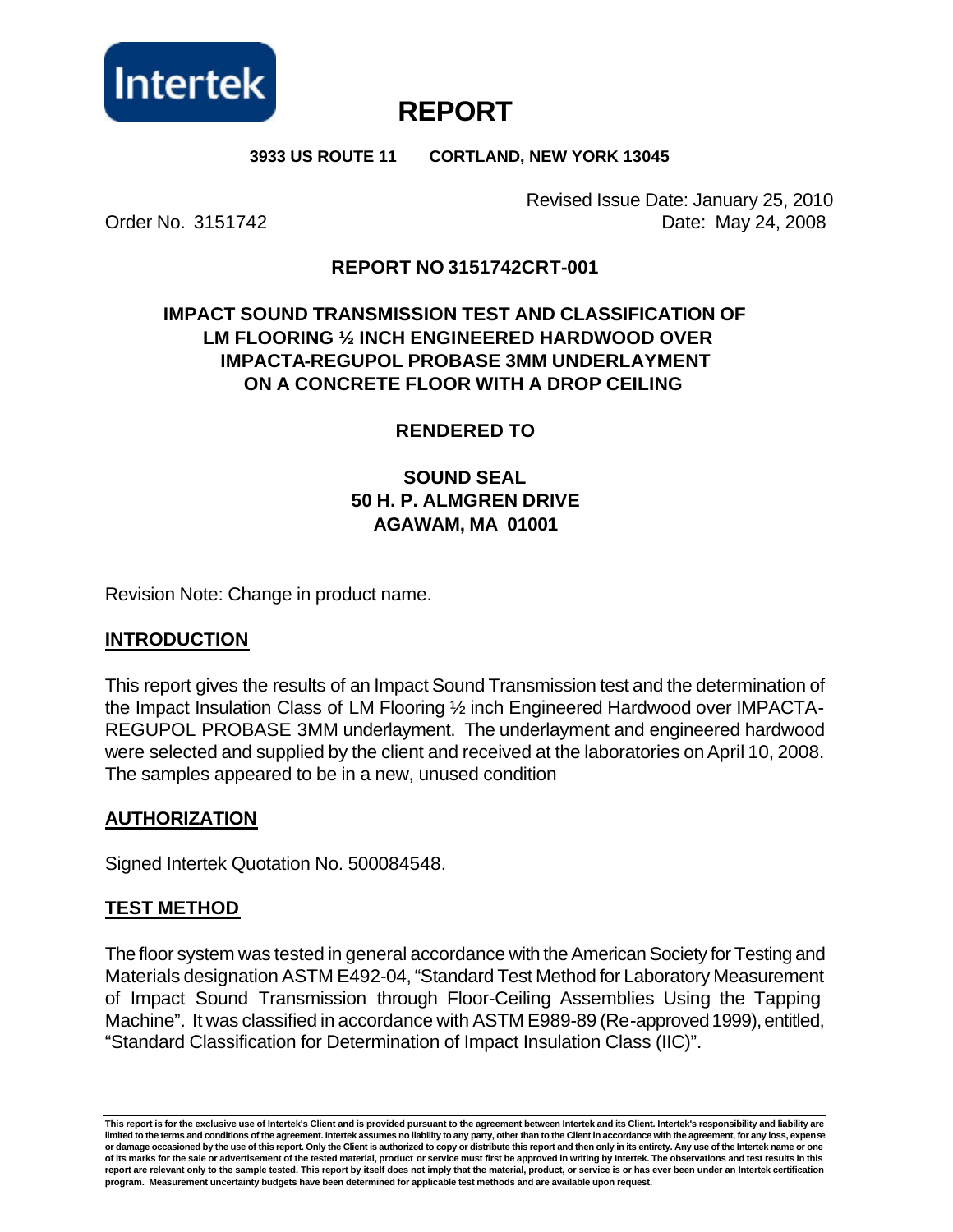

#### **GENERAL**

The method is designed to measure the impact sound transmission performance of a floorceiling assembly, in a controlled laboratory environment. A standard tapping machine (Bruel & Kjaer Type 3207) was placed at four positions on a test floor that forms the horizontal separation between two rooms, one directly above the other. The data obtained was normalized to a reference room absorption of 10 square meters in accordance with the test method.

The standard also prescribes a single-figure classification rating called "Impact Insulation Class, IIC" which can be used by architects, builders and code authorities for acoustical design purposes in building construction.

The IIC is obtained by matching a standard reference contour to the plotted normalized onethird octave band sound pressure levels at each test frequency. The greater the IIC rating, the lower the impact sound transmission through the floor-ceiling assembly

## **DESCRIPTION OF THE FLOOR/CEILING ASSEMBLY**

The floor/ceiling assembly system consisted of a 6 inch thick concrete floor with a drop ceiling below forming the horizontal separation between two rooms, one directly above the other. The drop ceiling consisted of 14 inch deep steel bar joists spaced 38 inches on center. The ceiling construction consisted of 2 x 4 inch wood bolted to the bar joists. The 2 x 4 inch wood was spaced 24 inches on center. Resilient channels (1/2 inch single leaf) were positioned on 16 inch centers between the furring strips and the 1/2 inch gypsum board. Sound attenuation batts (U.S.G. Thermofiber), four (4) inches in thickness were placed between the joists in the formed cavity. The receiving room below measured 1440 cubic feet.

#### **TEST SPECIMEN**

The test specimen from bottom to top consisted of a layer of Sika T-35 glue, IMPACTA-REGUPOL PROBASE 3MM rubber underlayment, another layer of Sika T-35 glue with LM Flooring 1/2 inch thick engineered hardwood (5 inches wide by 48 inches in length).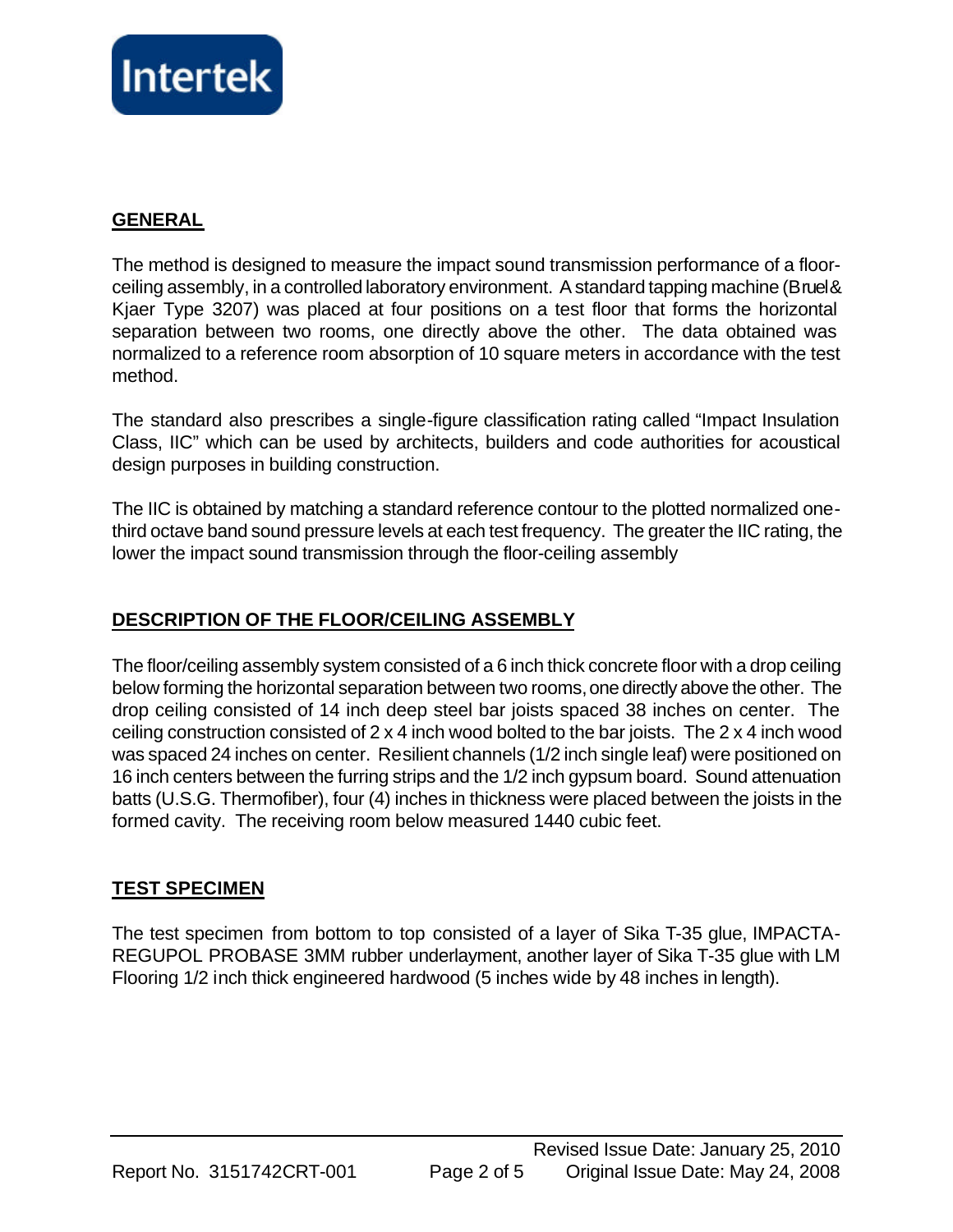

# **RESULTS OF TEST**

# LM Flooring ½ inch Engineered Hardwood over IMPACTA-REGUPOL PROBASE 3MM underlayment

The data obtained in the room below the panel normalized to  $A_0 = 10$  square meters, is as follows:

| 1/3 Octave Band                |                                |
|--------------------------------|--------------------------------|
| <b>Center Frequency</b>        | 1/3 Octave Band Sound Pressure |
| <u>Hz</u>                      | Level dB re 0.0002 Microbar    |
|                                |                                |
| 100                            | 58                             |
| 125                            | 55                             |
| 160                            | 52                             |
| 200                            | 54                             |
| 250                            | 55                             |
| 315                            | 57                             |
| 400                            | 57                             |
| 500                            | 53                             |
| 630                            | 47                             |
| 800                            | 42                             |
| 1000                           | 38                             |
| 1250                           | 35                             |
| 1600                           | 30                             |
| 2000                           | 26                             |
| 2500                           | 24                             |
| 3150                           | 19                             |
|                                |                                |
| <b>Impact Insulation Class</b> | 60                             |
| (IIIC)                         |                                |
|                                |                                |

The 95% uncertainty level for each tapping machine location is less than 3 dB for the 1/3 octave bands centered in the range from 100 to 400 Hz and less than 2.5 dB for the bands centered in the range from 500 to 3150 Hz.

For the floor/ceiling construction, the 95% uncertainty limits ( $\Delta L_n$ ) for the normalized sound pressure levels were determined to be less than 2 dB for the 1/3 octave bands centered in the range from 100 to 3500.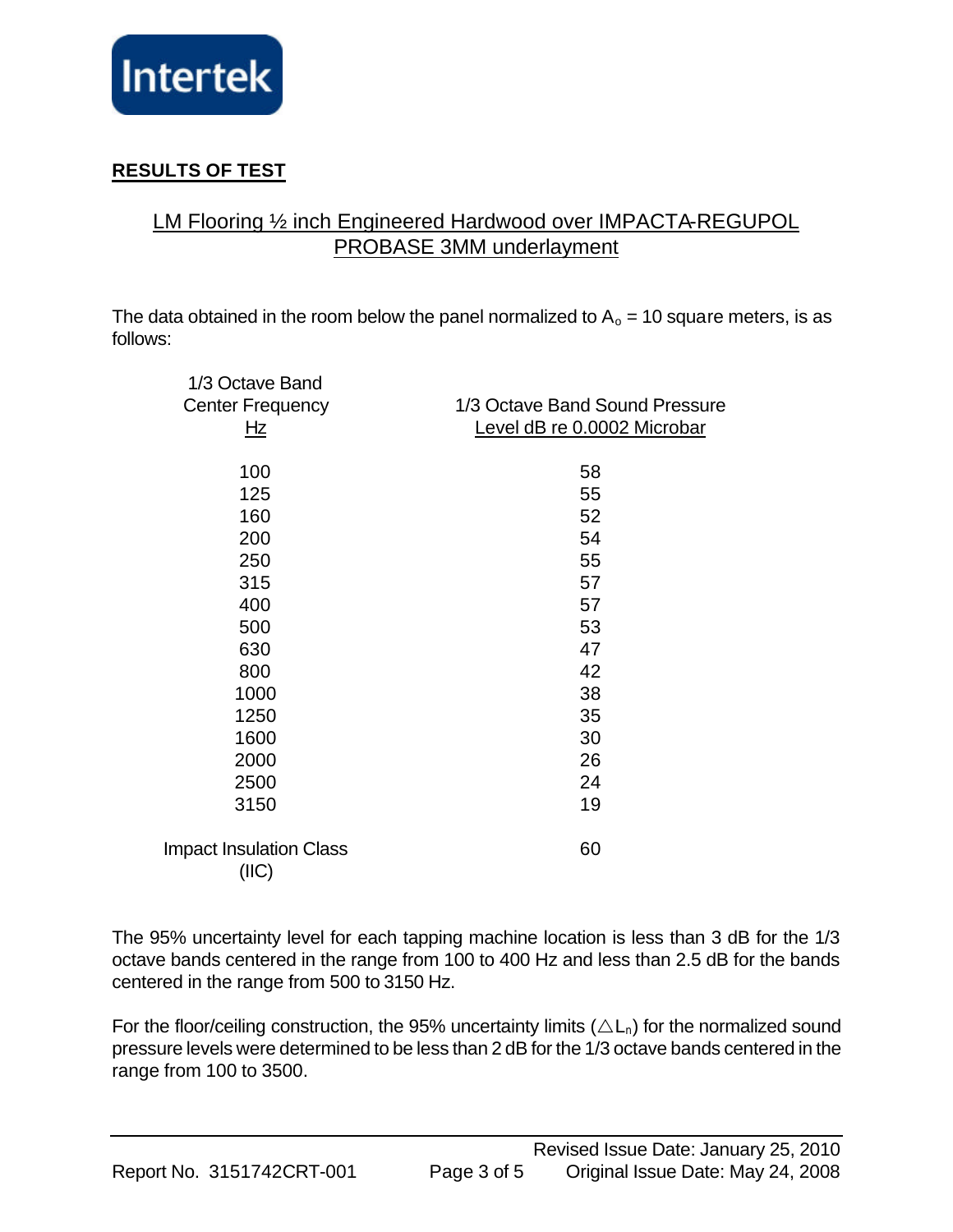

# LM Flooring 1/2 inch Engineered Hardwood over IMPACTA-REGUPOL PROBASE 3MM underlayment



**Impact Insulation Class**

#### **SOUND SEAL**